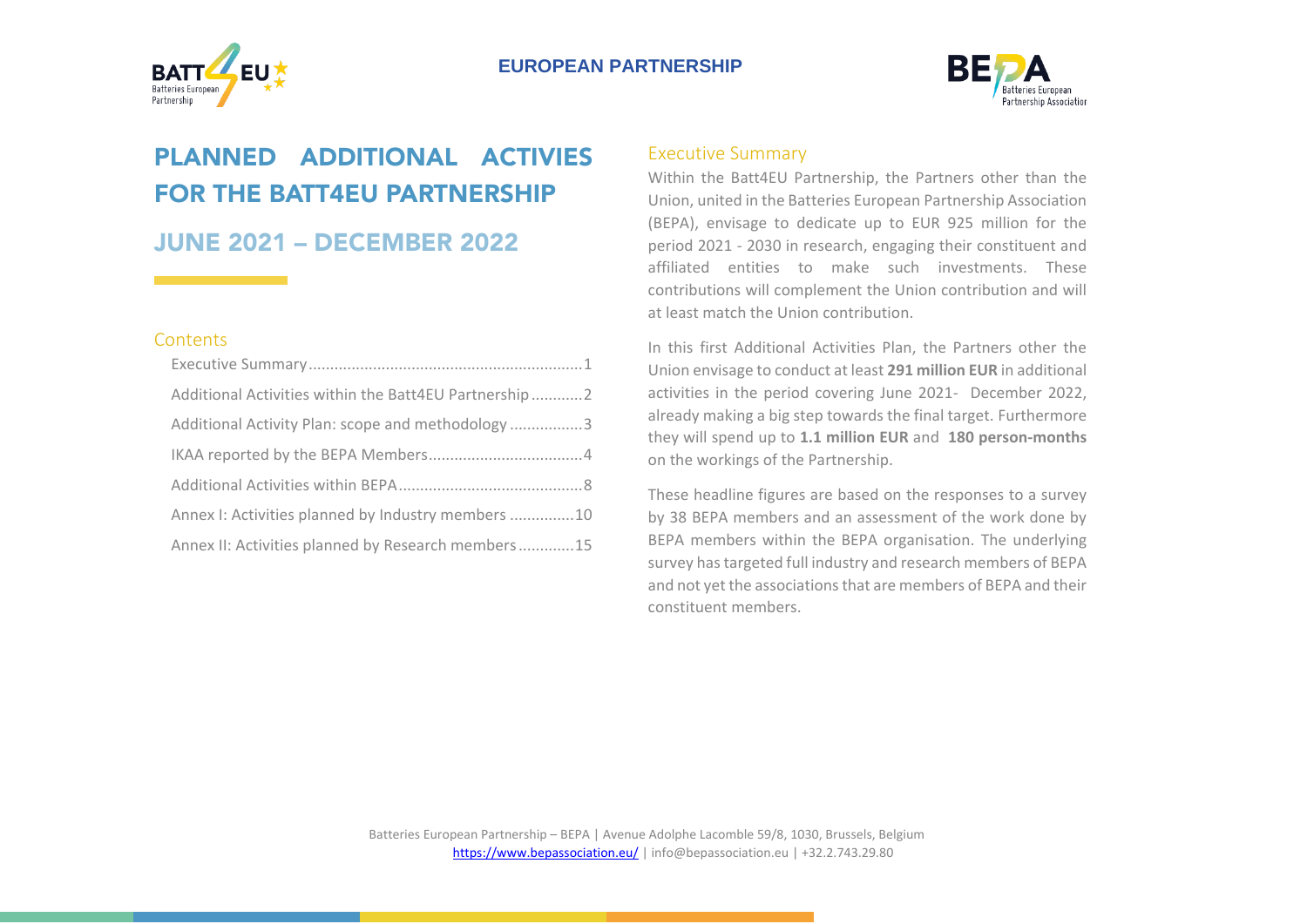



# <span id="page-1-0"></span>Additional Activities within the Batt4EU Partnership

The Batt4EU Partnership is a co-programmed European Partnership under Horizon Europe. The Partnership was launched in June 2021 and is built on a Memorandum of Understanding between the European Union and the Partners other than the Union, united in the Batteries European Partnership Association (BEPA).

The European Union envisages to dedicate up to EUR 925 million to actions within the scope of the Batt4EU Partnership. The Partners other than the Union in turn envisage to match this amount by in-kind contributions. This will take the form of inkind contributions to the Actions funded by the European Union, but also the form of other in-kind contributions that are in the scope of the Partnership as set out in the Strategic Research and Innovation Agenda. 1 These activities are called In-Kind Additional Activities (IKAA).

The SRIA of the Batt4EU Partnership covers the entire battery value chain, , from raw materials to battery cells manufacturing, end-use application and recyling, regardless of the chemistry or technology (as long as it matches the objectives of the partnership). While R&I will be performed on all parts of the value chain, advanced materials and battery cell design and manufacturing are seen as the key activities of the partnership,

for which well-structured coordination will allow Europe to develop the most differentiating technologies.



In terms of TRLs, both the enhancement of close-to-market Liion technologies (TRL 5-8), as well as new promising and longerterm breakthrough technological solutions (TRL 2-4) are included, provided they significantly contribute to achieving the defined specific objectives and to the long-term directionality of the proposed partnership within a reasonable timeframe. The objectives of the Partnership are listed on the BEPA website<sup>2</sup>

<sup>2</sup> https://bepassociation.eu/about/batt4eu-partnership/

Batteries European Partnership – BEPA | Avenue Adolphe Lacomble 59/8, 1030, Brussels, Belgium <https://www.bepassociation.eu/> | [info@bepassociation.eu](mailto:info@bepassociation.eu) | +32.2.743.29.80

<sup>1</sup> <https://bepassociation.eu/our-work/sria/>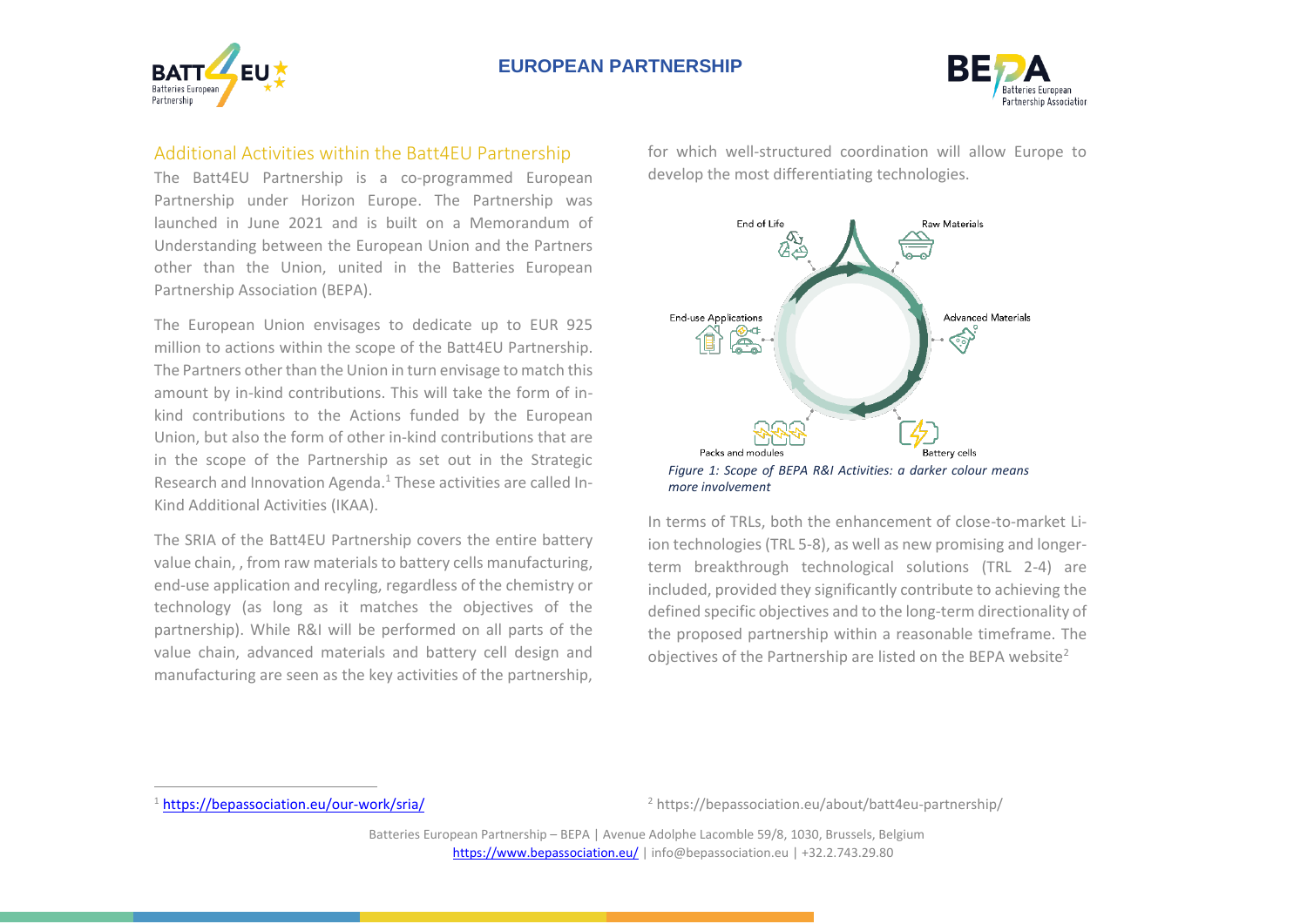



## <span id="page-2-0"></span>Additional Activity Plan: scope and methodology

The Annual Activity Plan is foreseen to be approved by the Partnership Board on an annual basis. As the Partnership was officially launched in June 23 2021, this first Additional Activity Plan exceptionally covers the activities from June 2021 until December 2022.

In order to elaborate this first Additional Activity Plan, BEPA has conducted the following steps:

- Sending a survey to all its Industry and Research members to collect their IKAA for the planned period;
- Assessing the IKAA that are directly conducted within BEPA, either by the BEPA Office and/or the members of BEPA.

The Additional Activity Plan is structured along the different categories provided by the European Commission in a predefined template:

- 1. Supporting additional R&I (not publicly funded)
- 2. Scale up of technologies
- 3. Demonstrators
- 4. Creating new business opportunities
- 5. Training and skills development
- 6. Contribution to the development of new standards and regulations
- 7. Supporting ecosystem development
- 8. Communication, dissemination, awareness raising, citizen engagement

The template outlines different types of activities that fall within each category. However, in this survey, the BEPA members were free to describe the type of the activities they have planned per category. This was done to make sure that full flexibility was given in this first survey to make sure no IKAA was a priori excluded because of wrong assumptions about the types of activities.

The feedback collected by the survey will also be used to inform the ongoing development of the future reporting tool.

The survey did not ask the members to link all their activities to specific objectives, as many members have signalled that this would impose too much of a reporting burden. However, to give an indication of how activities link to the objectives, the BEPA Office has provided an estimate to which operational objectives of the Batt4EU Partnership. In Annex III, an overview of the objectives of the Batt4EU Partnership is given, including an indication which operational objectives contribute to which specific objectives.

Batteries European Partnership – BEPA | Avenue Adolphe Lacomble 59/8, 1030, Brussels, Belgium <https://www.bepassociation.eu/> | [info@bepassociation.eu](mailto:info@bepassociation.eu) | +32.2.743.29.80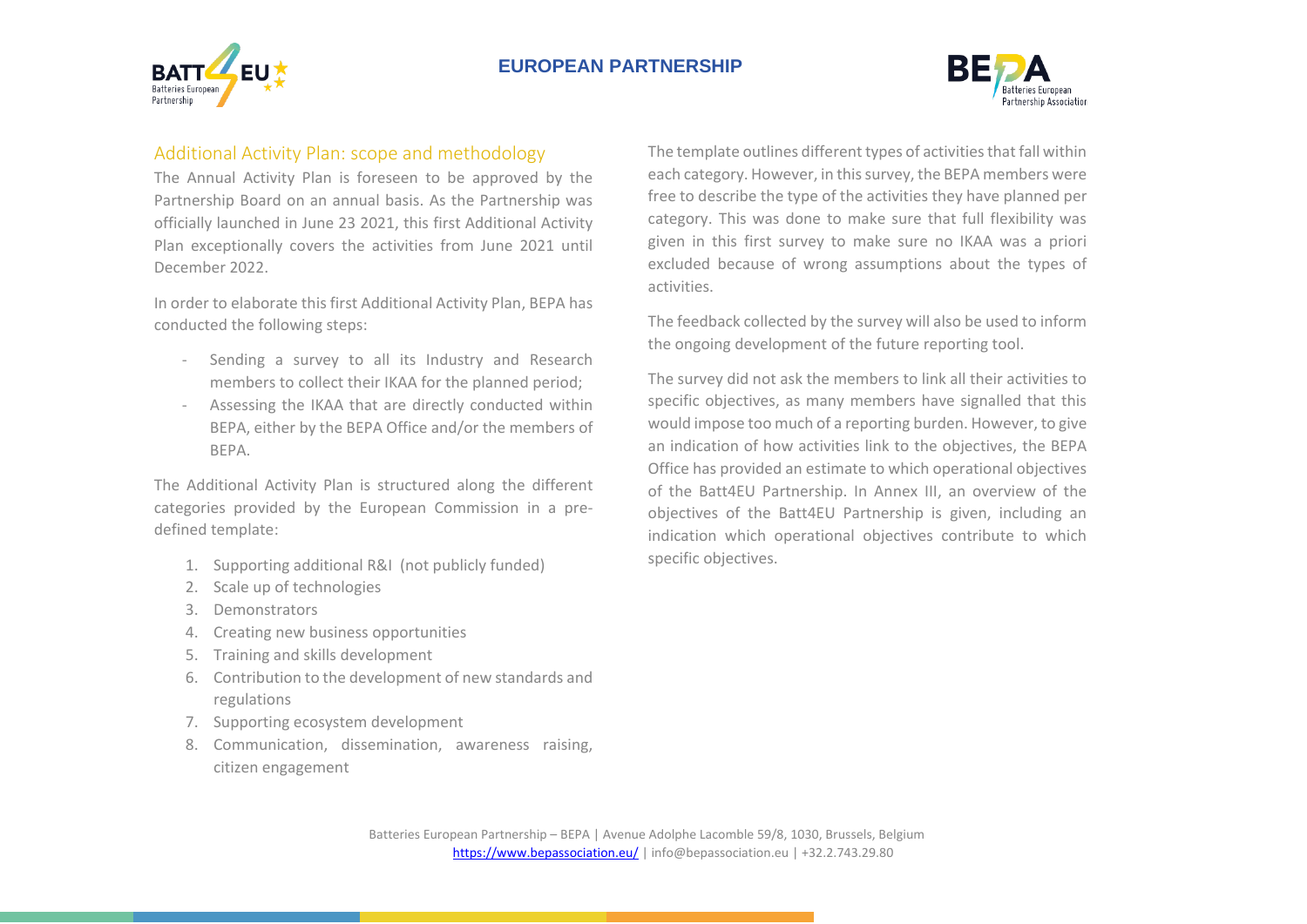



## <span id="page-3-0"></span>IKAA reported by the BEPA Members

In total, 38 BEPA members answered the survey. The home bases of the 38 industry and research members span a total of 14 European countries. The survey targeted the industrial and research members of BEPA, although two trade organisations also replied.

Of these 38 members, 34 members were able to submit investment plans for their IKAA for the period June '21 – December '22. In total, these 34 members are planning to conduct **291 million EUR** worth of additional activities over the reporting period, covering all 8 categories mentioned. This figure shows a strong commitment by the Partners other than the Union to make the investments necessary to create a competitive battery R&I ecosystem in Europe.

|                     | <b>Replies</b> | <b>Investments</b> |
|---------------------|----------------|--------------------|
| Industry            | 17             | 234.3 million EUR  |
| Research            | 15             | 56.4 million EUR   |
| Trade organisations |                | 0.4 million EUR    |
| Total               | 34             | 291.1 million EUR  |

*Table 1: Total of IKAA investments reported in the survey*

The picture shows that the majority investments are made by the European battery industry, but it also shows that the research members invest significant amounts in the necessary R&I needed.

In terms of distribution over the categories, by far the most investments go into supporting additional R&I, with over 172 million EUR of investments. The second biggest category is the

demonstrator category with nearly 62 million EUR in investments. The third biggest category, with over 44 million EUR investments, is the scale-up of technologies category. The other categories will see investments between 1.7 million and 3.2 million each.



#### *Figure 2: Investments in the different categories*

The supporting additional R&I figure stands out. This figure is relatively high for this reporting period, as some companies are reporting the privately funded activities that are supporting the two Important Projects of Common European Interest (IPCEIs). In addition, the nature of the categorisation means that a large part of the activities conducted by the RTOs are listed in this category as well.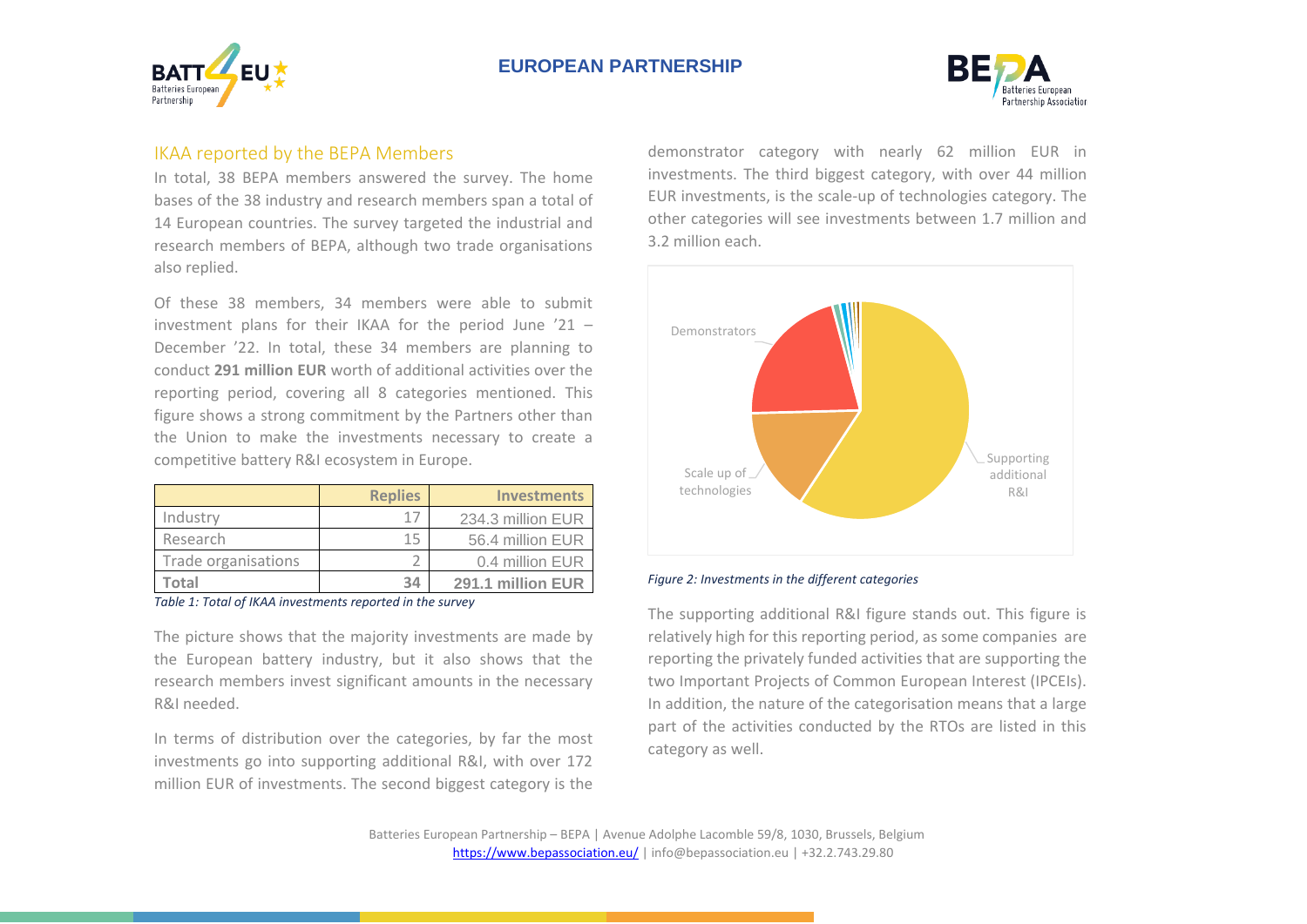



#### **REPORTED IKAA AS A REPRESENTATIVE NUMBER FOR THE WHOLE BATTERY VALUE CHAIN**

The figures for the reported IKAA have been provided by a small subset of the BEPA Membership. In itself, the entities that are direct members of BEPA does not cover all player that are active in the battery value chain, as a lot of companies have joined BEPA as part of an association like EASE, Recharge or EUCAR. The total investments in the European battery value chain are therefore much higher than the figures submitted in this report, also given the impetus given by the two IPCEI projects in this period.

In terms of timeline, it is good to take into account the timing of the investments. Especially the industry figures for '21 and '22 reflect business decision that date back to an earlier date, before the establishment of BEPA and the launch of the Partnership. However, a first indication that the appetite for R&I in the battery value chain will also outstrip the funds provided within the Horizon Europe framework, are the number of proposals submitted for the 2021 Work Programme. A total of 61 projects, worth 430 million EUR were tabled, where in the end only 22, with a value of 155 million EUR are poised to be funded.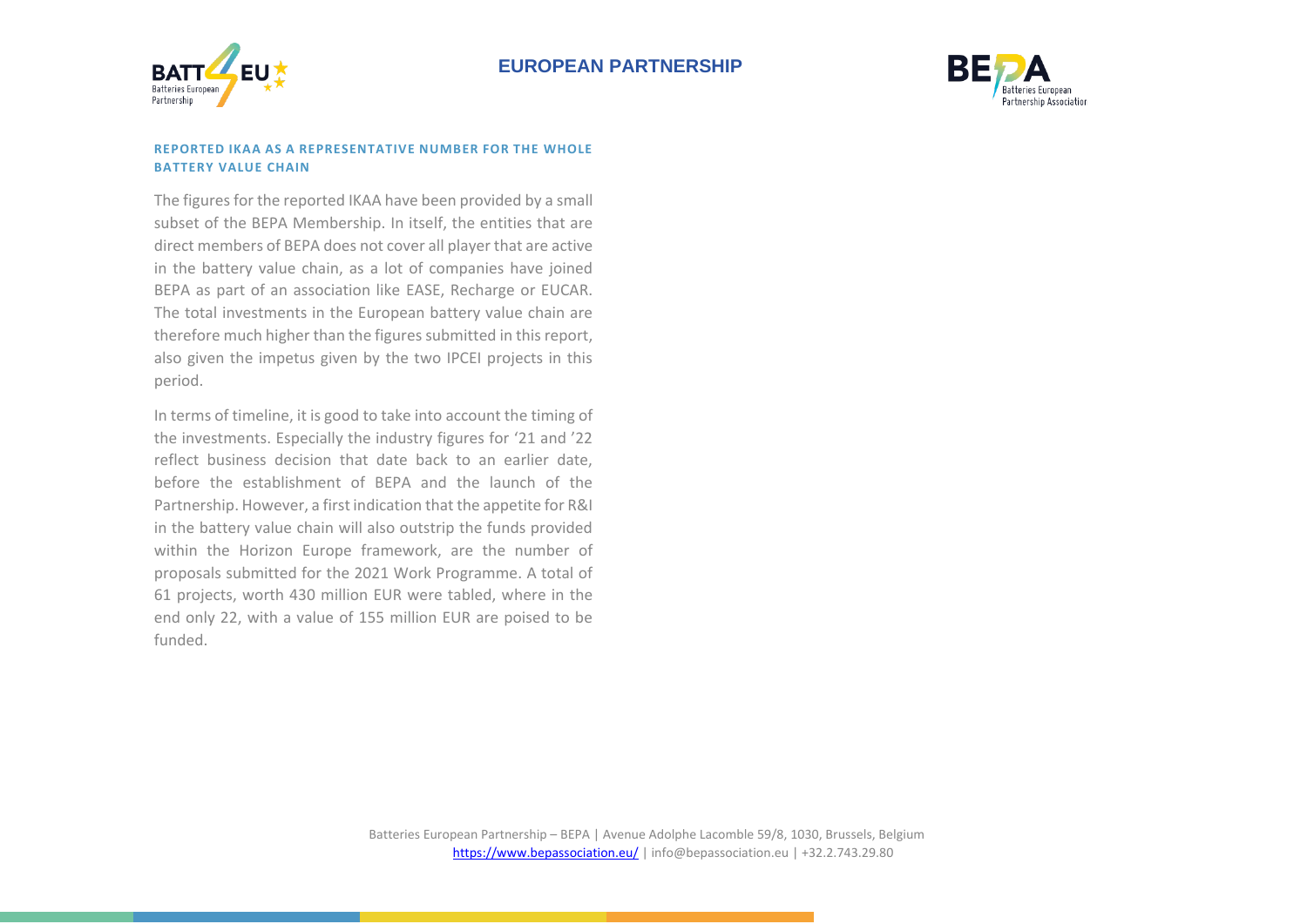



#### **INDUSTRY IKAA**

The planned investments by the European battery industry are divided as follows over the different categories.

| <b>Category</b>             | <b>Investments</b> |
|-----------------------------|--------------------|
| Supporting additional R&I   |                    |
| (not publicly funded)       | 124.4 million EUR  |
| Scale up of technologies    | 38.8 million EUR   |
| Demonstrators               | 61.6 million EUR   |
| Creating new business       |                    |
| opportunities               | 3.1 million EUR    |
| Training and skills         |                    |
| development                 | 2 million EUR      |
| Contribution to the         |                    |
| development of new          |                    |
| standards and regulations   | 1.8 million EUR    |
| Supporting ecosystem        |                    |
| development                 | 0.9 million EUR    |
| Communication,              |                    |
| dissemination, awareness    |                    |
| raising, citizen engagement | 1.5 million EUR    |
| <b>Total</b>                | 234.3 million EUR  |

*Table 2: Total of IKAA investments reported by industry members*

It can come as no surprise that the majority of the investments in scale up, demonstrators and creating new business opportunities come from the industry side. However, we see broad commitment, also in industry, to invest in training and the

<sup>3</sup> For definitions of large, intermediate and SME, see; <https://bepassociation.eu/membership/become-a-member/>

development of skills and help develop the supporting ecosystem.

Of the 19 replies on the survey, 16 came from large and intermediate members. 3 came from SMEs.<sup>3</sup> The survey shows that it's not only the large companies driving the investments, but it's also intermediate and SMEs are pulling their weight.

| <b>Replies</b> | <b>Investments</b> |
|----------------|--------------------|
|                | 91.7 million EUR   |
|                | 114.5 million EUR  |
|                | 26.6 million EUR   |
|                | .                  |

*Table 3: Total of IKAA investments reported by different industry categories*

In Annex I the types of activities reported by the industry members are further specified.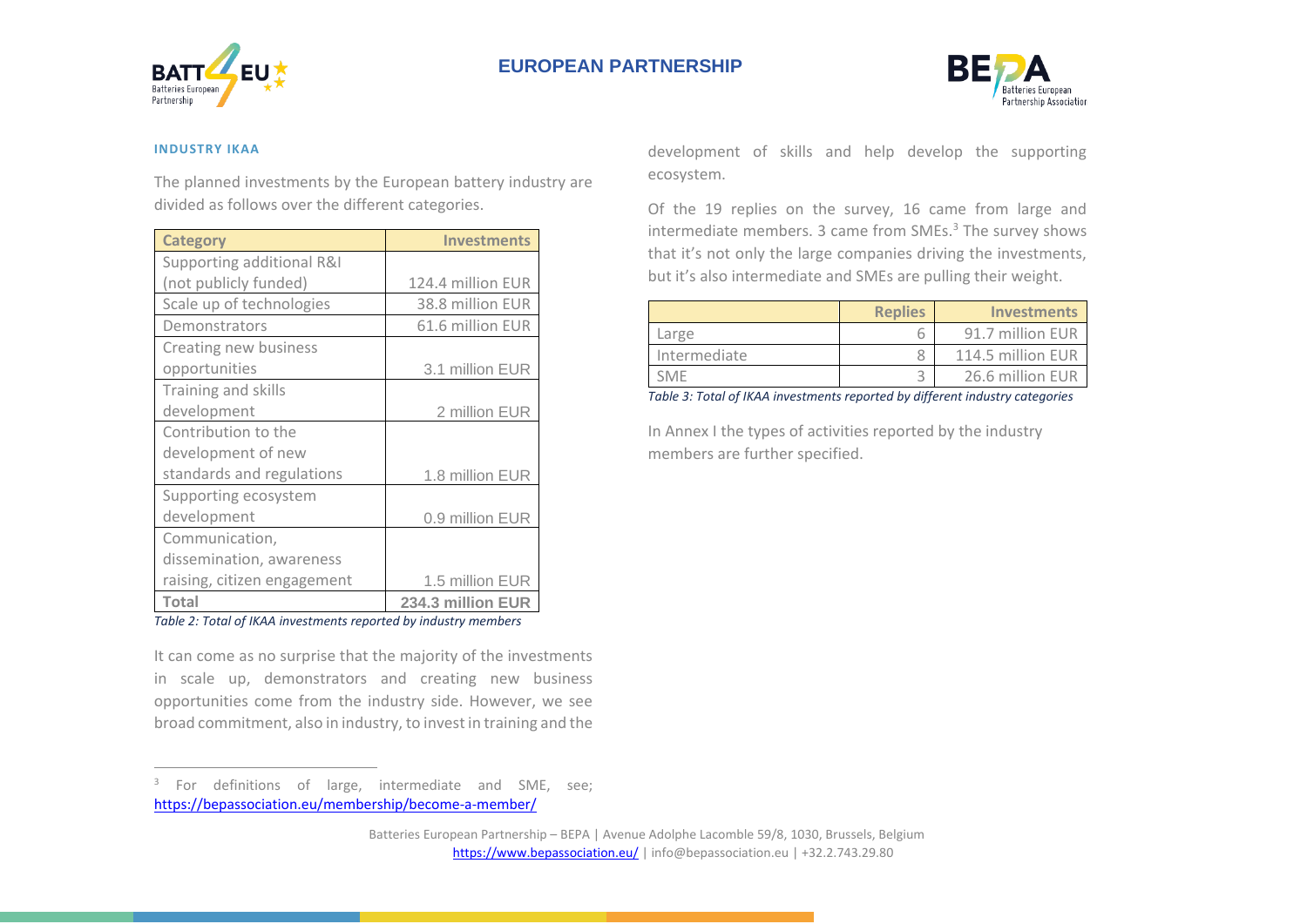



#### **RESEARCH IKAA**

The research and technology organisations and universities have reported the following investments in IKAA.

| <b>Category</b>             | <b>Investments</b> |  |  |
|-----------------------------|--------------------|--|--|
| Supporting additional R&I   |                    |  |  |
| (not publicly funded)       | 48 million EUR     |  |  |
| Scale up of technologies    | 5.8 million EUR    |  |  |
| Demonstrators               | 0.1 million EUR    |  |  |
| Creating new business       |                    |  |  |
| opportunities               | 0.1 million EUR    |  |  |
| Training and skills         |                    |  |  |
| development                 | 1 million EUR      |  |  |
| Contribution to the         |                    |  |  |
| development of new          |                    |  |  |
| standards and regulations   | 0.2 million EUR    |  |  |
| Supporting ecosystem        |                    |  |  |
| development                 | 0.7 million EUR    |  |  |
| Communication,              |                    |  |  |
| dissemination, awareness    |                    |  |  |
| raising, citizen engagement | 0.2 million EUR    |  |  |
| <b>Total</b>                | 56.4 million EUR   |  |  |

*Table 4: Total of IKAA investments reported by research members*

Due to the nature of the categories, most of the work done by publicly funded RTOs and universities fall in the first category. The research members match the industry members in training and skills development and also in the support of the ecosystem development. This shows that the development of the ecosystems is being nurtured by both the industry and de research communities.

The majority of the IKAA investments by the research community have been reported by the large RTOs. However, universities reported more often difficulty in gathering the required information over dispersed faculties.

|            | <b>Replies</b> | <b>Investments</b> |
|------------|----------------|--------------------|
| Large RTO  |                | 46.1 million EUR   |
| Small RTO  |                | 2.2 million EUR    |
| University |                | 7.5 million EUR    |

*Table 5: Total of IKAA investments reported by different research categories*

In Annex II the types of activities reported by the research members are further specified.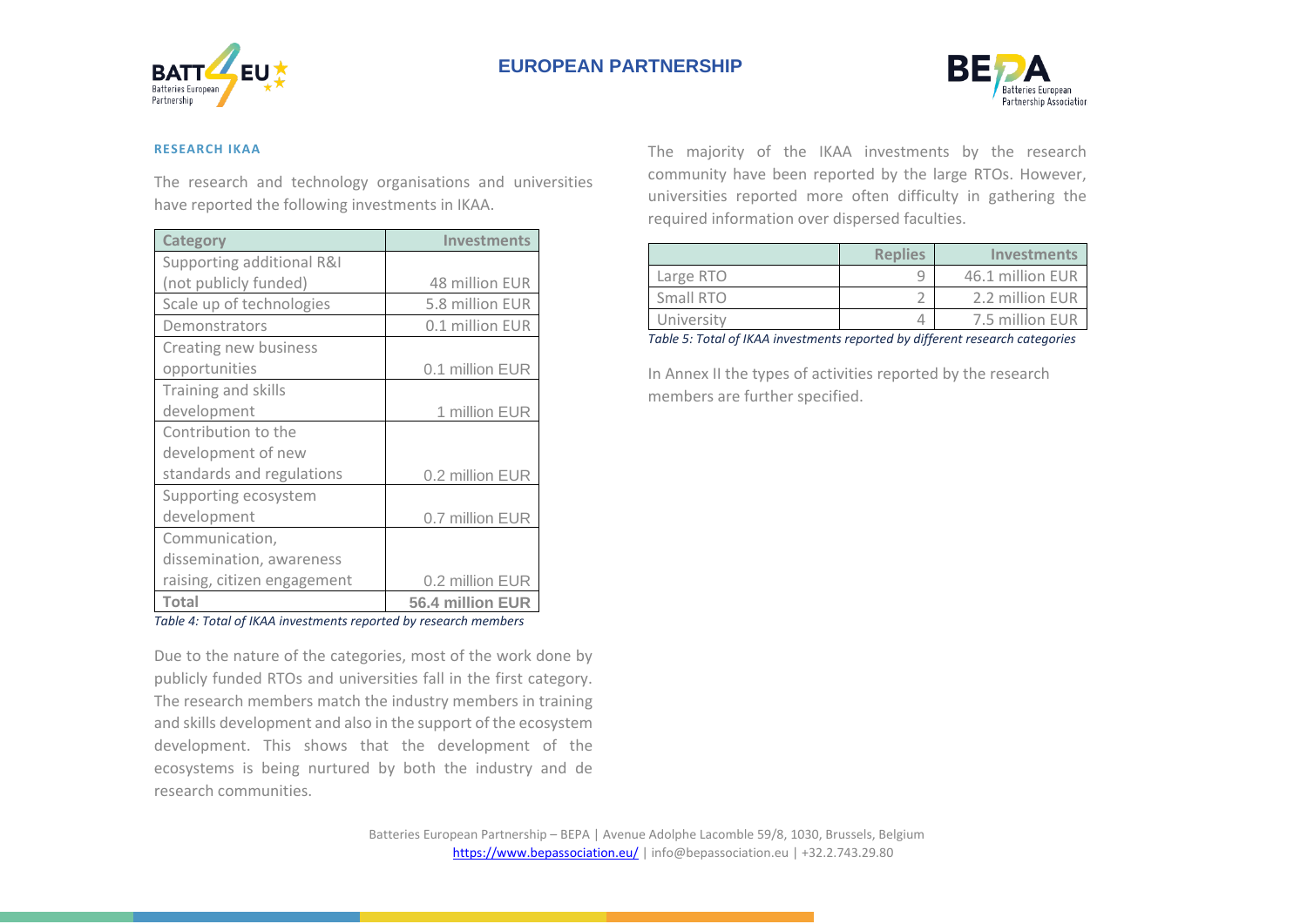



# <span id="page-7-0"></span>Additional Activities within BEPA

In parallel with the direct investments in IKAA by the industry and research members of BEPA, the members also invest time and effort in the working of the Partnership itself, both via financial contributions to BEPA, and via significant time spent on working towards the goals of the Partnership.

#### **ACTIVITIES PLANNED BY BEPA DURING THE REPORTING PERIOD**

During the reporting period, BEPA is planning to execute the following activities:

- Establishing five Technical Working Groups
- Establishing two Supporting Task Forces
- Publishing and updating the SRIA
- Working on the recommendations for the Horizon Europe Work Programme 23-24
- Organising matchmaking activities for the 2021 and 2022 Horizon Europe calls
- Establishing working relations with other Partnerships, including a trilateral collaboration with the 2Zero Partnership and the JRC.
- Reporting on the progress of the Partnership, on the inkind additional activities and reporting the progress of Horizon projects.
- Organising, together with other European initiatives, the annual Battery Innovation Days
- Other communication activities, including the set-up of public and members-only websites.

#### **CONTRIBUTIONS VIA MEMBERSHIP FEES**

The activities by BEPA are supported by the BEPA Office, led by the Secretary General. The Office and all out-of-pocket costs are covered by membership fees paid by the BEPA members.

| Year | <b>BEPA budget</b>         |
|------|----------------------------|
| 2021 | 0.6 million EUR            |
|      | (0.3 to count towards this |
|      | reporting period)          |
| วกวว | 0.8 million EUR            |

*Table 6: Annual budgets for the activities by the Partnership funded by membership fees.*

#### **OTHER IN-KIND CONTRIBUTIONS BY THE MEMBERS TO THE PARTNERSHIP**

In addition to the membership fees, the BEPA members contribute actively to achieving the goals of the Partnership by dedicating manpower to the various bodies that make up BEPA and the Partnership.

The governing bodies of BEPA meet regularly. There are four meetings of the General Assembly foreseen in the reporting period, assembling all members (183 as of 1-12-2021). Furthermore there are 15 meetings foreseen of the BEPA Executive Board (10 members) and multiple meetings of the BEPA Association Delegation (25 members) and the Partnership Board with the European Commission.

In addition to the time that members spend on the governing of the Partnership, they invest also in the activities of the Technical

Batteries European Partnership – BEPA | Avenue Adolphe Lacomble 59/8, 1030, Brussels, Belgium <https://www.bepassociation.eu/> | [info@bepassociation.eu](mailto:info@bepassociation.eu) | +32.2.743.29.80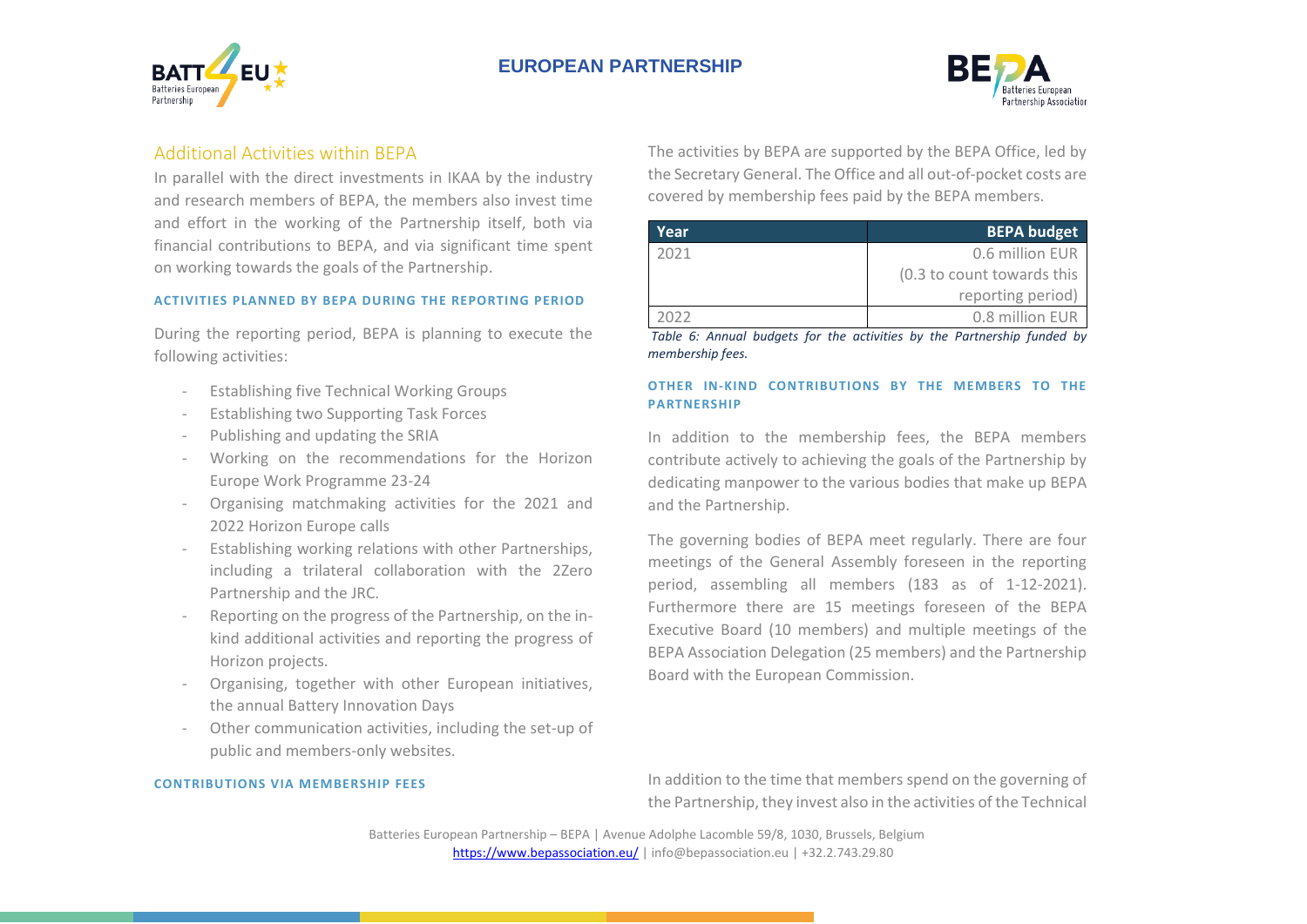



Working Groups. The five technical working groups are poised to meet 10 times per year each, gathering roughly 350 members to contribute to tasks like the preparation of the 2023-24 Work Programme and the update of the SRIA. For the recommendations of the 2023-24 Work Programme, the Technical Working Groups will break down into dedicated drafting teams of 20-30 members, meeting up to 5 times to discuss the content of the draft call texts. In 2022 BEPA will start with two Supporting Task Forces, expected to gather around 20 experts who will meet roughly six times over the course of the year.



Finally, members contribute to the collaborations with other Partnerships. Here, one to three BEPA members per Partnership volunteer to be the bridge between BEPA and the other Partnership, ensuring the exchange of relevant technical information and reviewing the relevant call texts for the 2023- 24 Work Programme, guarding for duplication

In total, this leads to the following contribution of BEPA members to the inner workings of the Partnership and the association in Person Months:

| Tvpe                      | <b>Person-months</b> |
|---------------------------|----------------------|
| BEPA member involvement   |                      |
| governing bodies          |                      |
| BEPA TWGs (incl. drafting | 141                  |
| teams), STFs and meetings |                      |
| with other Partnerships   |                      |
| Total                     |                      |

*Table 7: Time spent by BEPA members on the functioning of the Partnership and BEPA in person-months.*

For this AAP, these hours have not been costed, as some members have filed these contributions under category 7 (supporting the ecosystem) in the survey.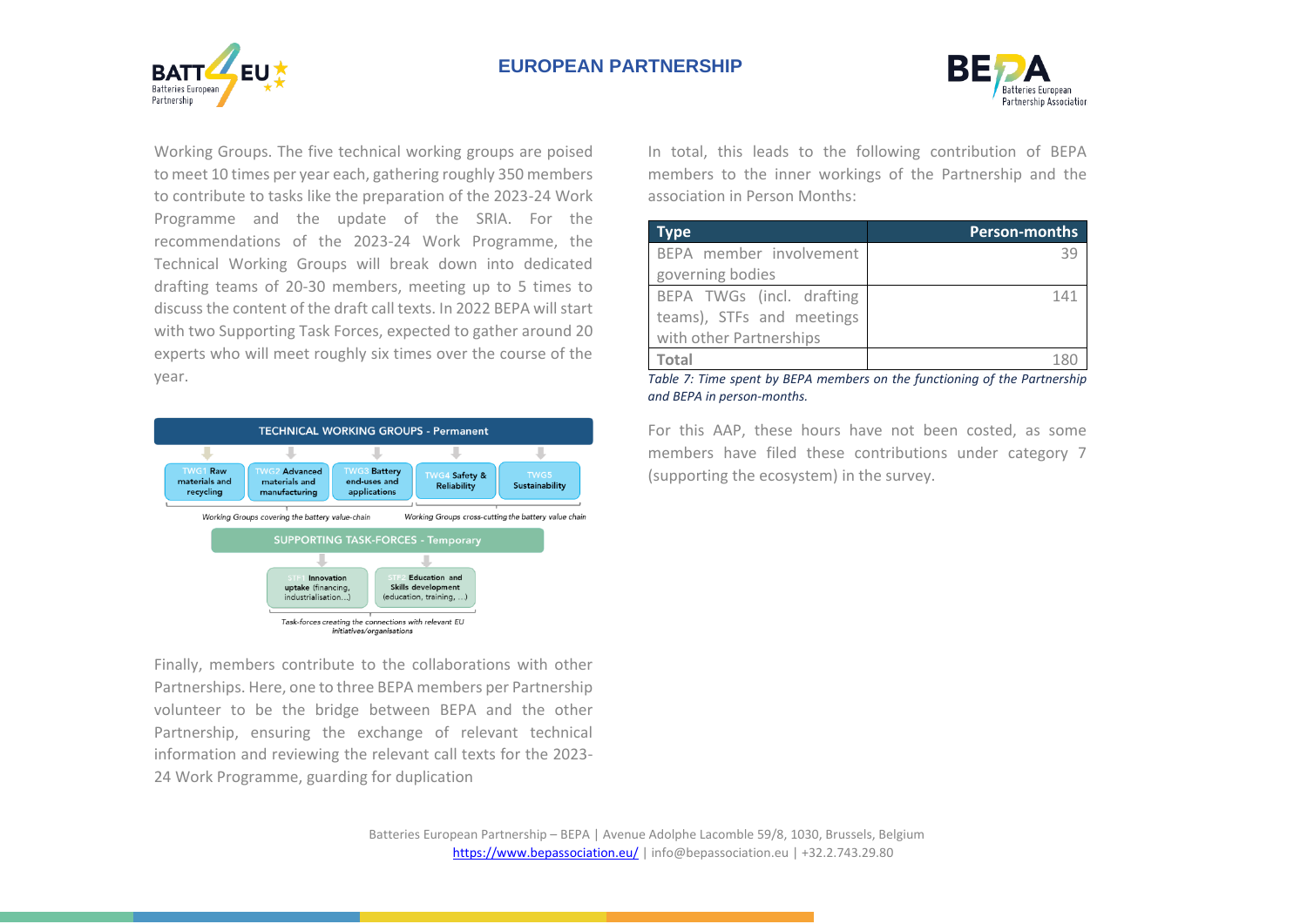



# <span id="page-9-0"></span>Annex I: Activities planned by Industry members

| Supporting additional R&I (not publicly funded): 124.4 |  |  |  |
|--------------------------------------------------------|--|--|--|
| million EUR                                            |  |  |  |

Additional R&I activities in advanced materials, including:

- Early stage battery material research and development, exploring novel material concepts and manufacturing methods
- Additional activities in low-TRL accelerated material discovery
- Active material development (anode/cathode), product process development, application understanding,
- Developing new methods and materials for battery applications
- Additional activities on Li-ion, generations 3 and 4 (solid-state)

*Linked to technical and scientific objectives a), b), c), d) and e)*

Additional R&I activities in cell design and manufacturing, including:

- Development of proof of concept, enabling new processes for lithium battery manufacturing (e.g. process control systems, modular and flexible approach);
- Innovative lithium battery manufacturing production processes to achieve high quality and efficiency cell assembly system, and reducing the cell assembly lines energy consumption (low carbon footprint);
- Developing innovative lithium battery automation processes, complete with product traceability

(mapping each process with process and product data, digitization);

- Development of assembly processes and testing equipment for large scale production;
- Maximize Overall Equipment Effectiveness, increasing productivity in terms output rate (e.g. increasing mono-cells produced per minute, compared to the previous generation machines);
- Renewed machine architecture, and product performance, in terms of energy capacity, quality and durability.

*Linked to technical and scientific objectives d), e), f) and g)*

Additional R&I activities in recycling, including:

- Circular economy services, processes and products for the battery value
- (spent) Battery recycling technology development
- Battery recycling and precursor process development.

*Linked to technical and scientific objectives d), e), f) and g).*

Additional R&I activities in circularity and traceability:

- Circular economy services, processes and products for the battery value

Battery passport for traceability

*Linked to technical and scientific objectives e) and g).*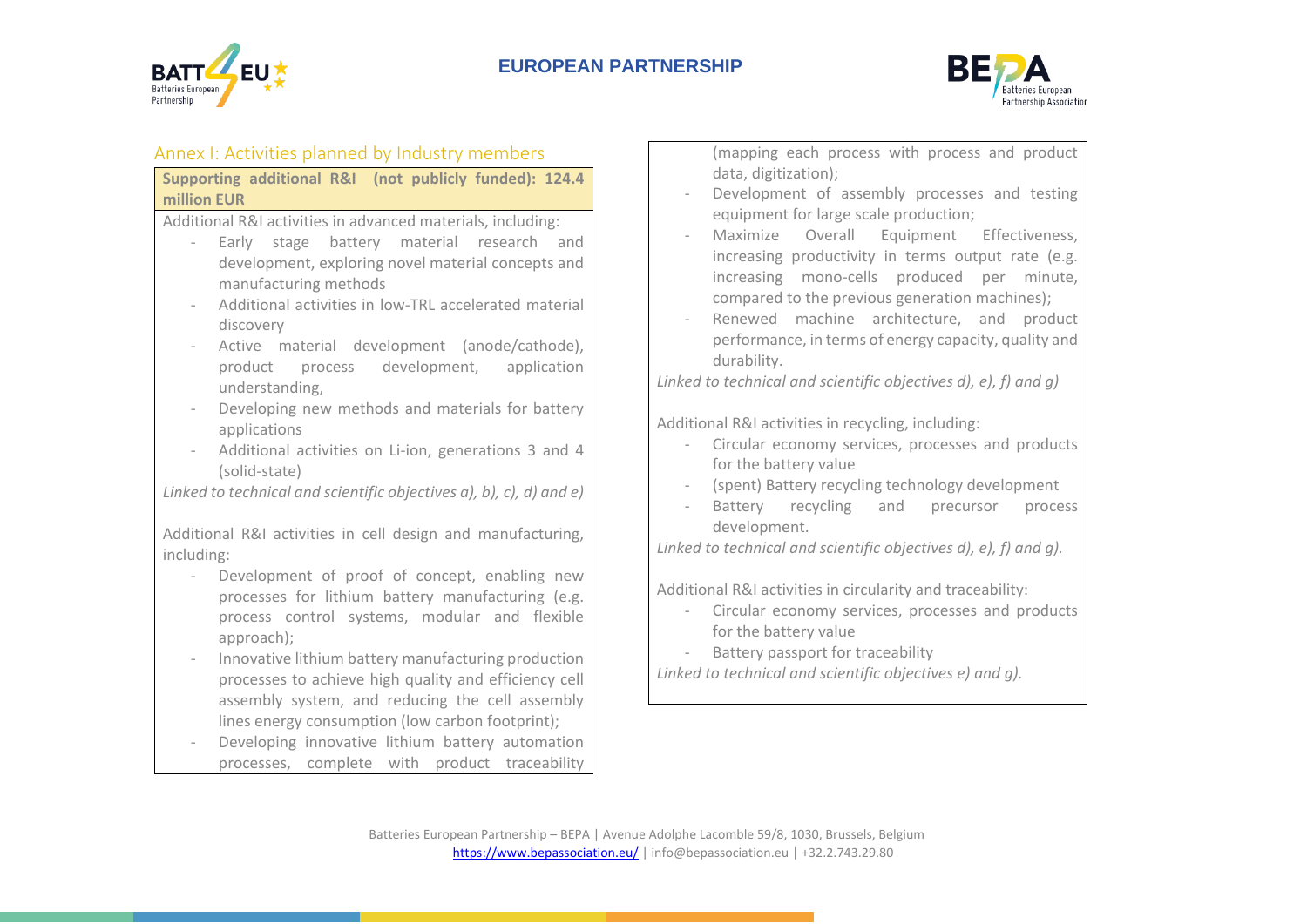



#### **Scale up of technologies: 38.8 million EUR**

Scale up in the field of advanced materials:

- Research and development activities at components and system levels
- Advanced materials for solid-state battery technology
- Developing a continuous high throughput nanocoating technology to enhance battery performance
- Scaleup trials, feasibility studies and preliminary validation programs for battery materials
- Advanced sensing, including impedance spectroscopy
- Advanced data analysis, including:
	- o server-side and embedded AI techniques
	- o estimation of SoH, residual life, early detection of anomalies, early application of new (chemical) technologies
- Evaluating and developing dispersants for conductive additives.
- Investigating of electrolyte additives.

*Linked to technical and scientific objectives a), b), c), d) and e).*

Scale up in the field of cell design and manufacturing:

- Prototypes, pilot lines, research in new cell technologies and related production technologies
- Design and concepting of lithium battery pilot lines to produce new generation battery cells, implementing standardized manufacturing processes to reduce costs, energy consumption and improve

product performance. A modular approach will be implemented for a greater flexibility.

- Development of lithium battery manufacturing processes aimed at reducing carbon footprint through industry 4.0 strategies, including digitization with full traceability and advanced analytical tools (AI, machine learning).
- Feasibility study on the main lithium battery manufacturing processes and layout of automatic machinery.
- Development of innovative lamination techniques related to new generation batteries (all solid state).
- Development of ultracapacitor cells production equipment including laser welding process to improve the power cell performances.
- The testing of new types of cells (from mAh to 100Ah).
- Validation of new battery production/assembly technologies in prototype workshop

*Linked to technical and scientific objectives d), e), f) and g).*

Additional R&I activities in circularity and traceability:

- Battery passport for traceability
- Scale-up of technologies related to circular economy services, processes and products within the battery value chain

*Linked to technical and scientific objective g).*

Scale up in the field of recycling:

- Scale-up of precursor from lab-scale to pilot scale. *Linked to technical and scientific objectives d), f) and, g).*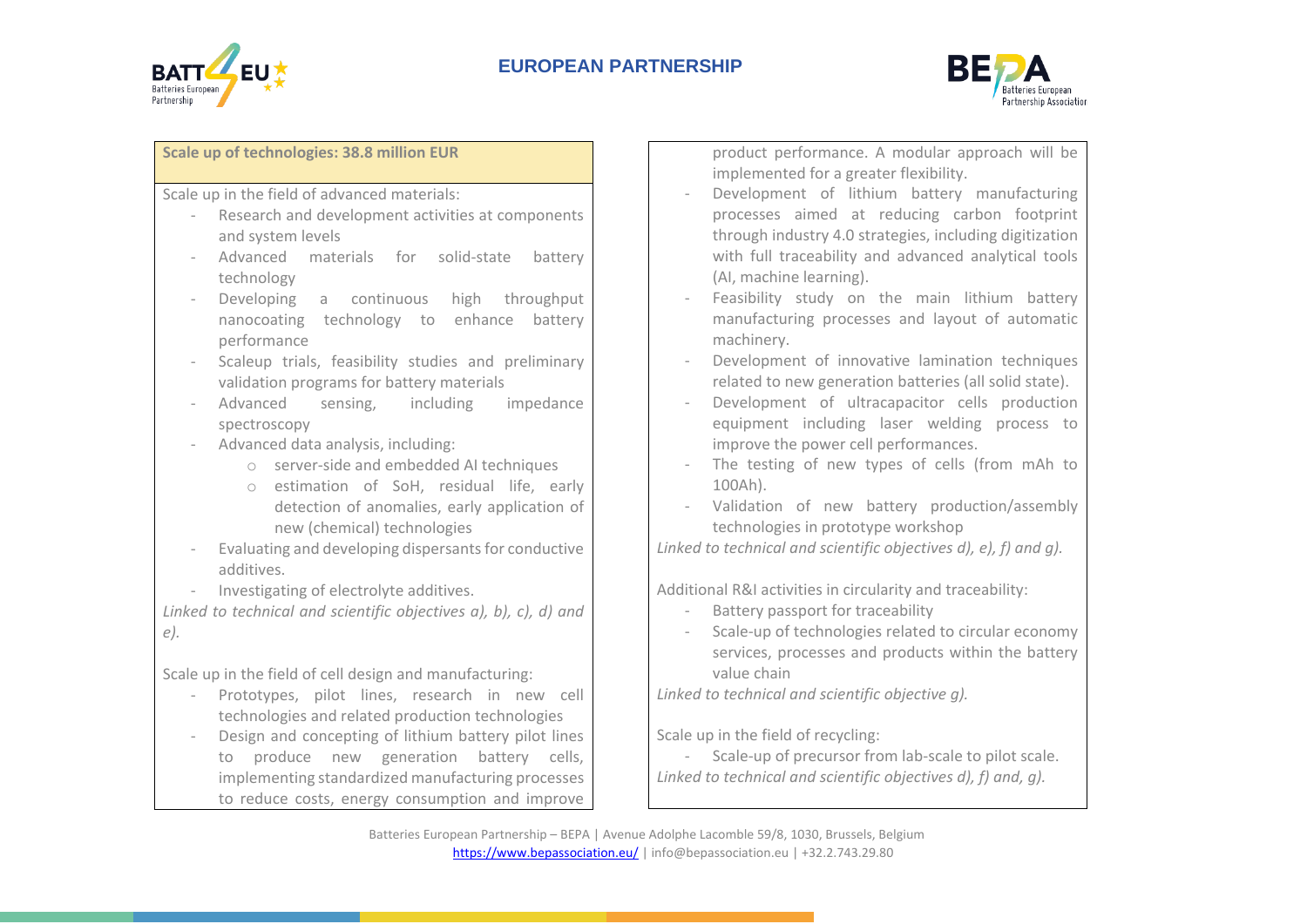



Scale up in the field of applications:

- Special charging systems (CCS vehicle-to-grid protocol, special high-power charging stations, induction charging)

*Linked to technical and scientific objectives b), d), e) and g).*

## **Demonstrators: 61.6 million EUR**

Demonstrators in the field of advanced materials:

- Testing nanocoated material at industrial scale *Linked to technical and scientific objectives a), b), c), d) and e)*

Demonstrators in the field of cell design and manufacturing:

- Investments within the battery business line
- the evaluation of the industrial processes of cells and modules.
- Demonstrators for LMFP batteries
- Simulations of production environments
- operational prototypes for electrical, leak, and mechanical testing of automotive battery pack
- the evaluation of the industrial processes of cells and modules.
- Building a pilot line for battery material production, extensive including validation programs

*Linked to technical and scientific objectives d), e), f) and g).*

Demonstrators the field of applications:

- System integration and management for mobility and stationary
	- Local/national battery prototype demonstrator (integrated in prototype vehicles)
- Local/national business model demonstration
- Set up of demonstrative battery packs for testing new sensors, new function implementation, endapplication compatibility
- Fully circular vehicle (including battery)

*Linked to technical and scientific objectives d), e) and g).*

Demonstrators in the field of recycling

- a hydrometallurgical recycling facility
- development of (spent) battery recycling technology demonstrators

*Linked to technical and scientific objectives d), f) and, g).*

# **Creating new business opportunities: 3.1 million EUR**

- Investments in and projects with spin-offs/start-ups on solutions developed within the partnership projects
- Investments jointly organised with SMEs
- Salary of business development staff
- Promotional material, client visits, conferences, etc. *Linked to all technical and scientific objectives*

# **Training and skills development 2 million EUR**

- Training and skills development activities
- Skilling up of labour for the transformation

*Linked to functional target f)*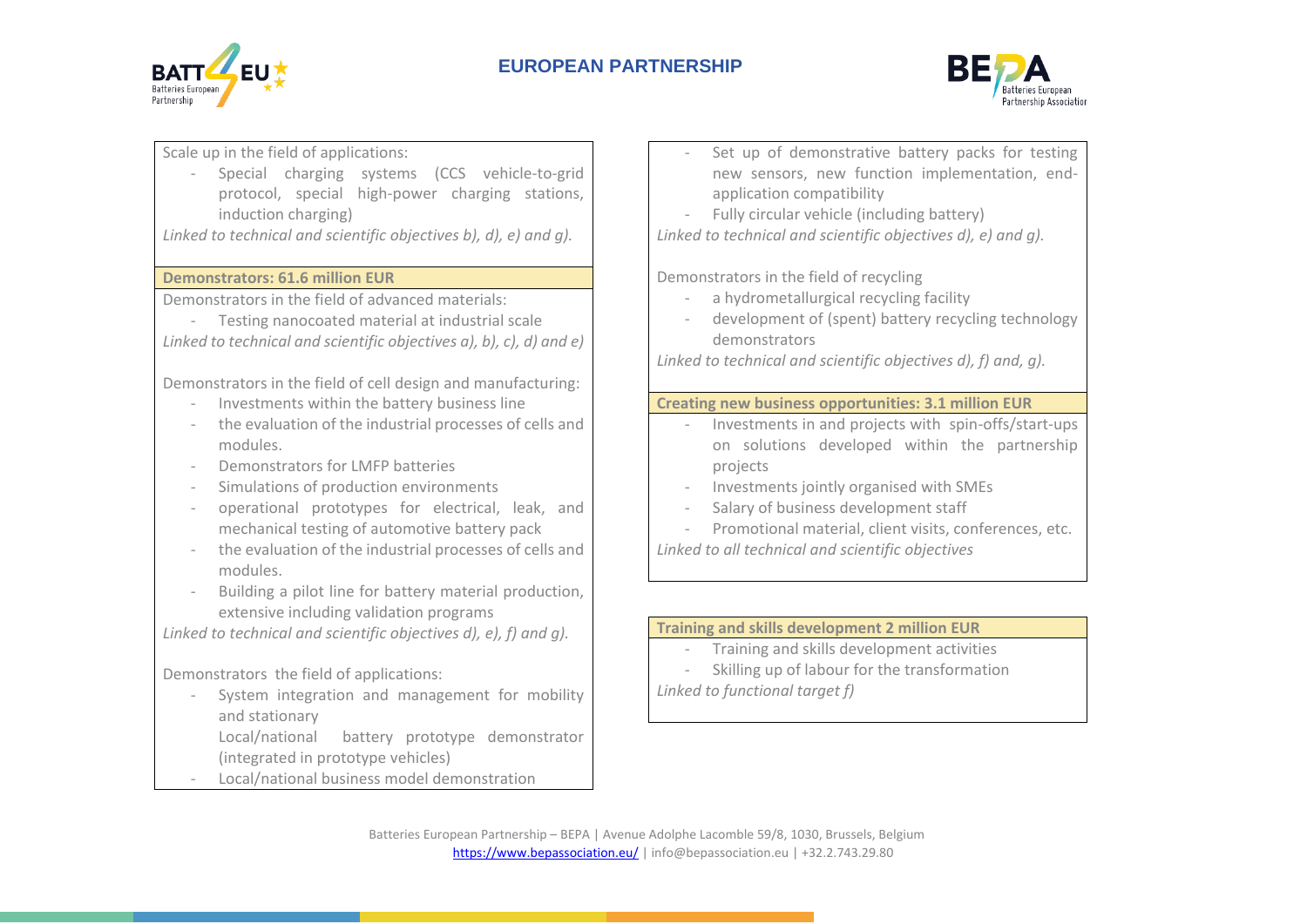



**Contribution to the development of new standards and regulations: 1.8 million EUR**

Contribution to:

- the battery directive (carbon footprint, recycling, 2nd life provisions,…)
- the development of new standards/ standardisation/homologation efforts
- other activities dealing with other new regulations and standards, like charging
- work on IEC standards applicable to Li-ion batteries
- national platforms in the areas covered by the Partnership
- Scientific input to policy

*Linked to functional targets c) and d)*

## **Supporting ecosystem development: 0.9 million EUR**

- Supporting ecosystem development by participating in technology clusters and innovations hubs, collaboration with universities, support of PhD projects.
- Participation/membership in regional and national battery initiatives
- Participation/membership in other European and transnational R&l initiatives and associations
- Building links between the national programmes and European activities
- Brokerage activities
- Roadmap development
- Support of industrial partners with R&D activities for the definition of sustainable and advanced lithium

battery production processes to be validated in first industrial deployment.

- To develop a fully digitalized, low energy consumption lithium battery production platform to produce battery cell assembly lines and will validate customized battery cell production lines to meet partner requirements
- Development of modular but integrated lithium battery assembly line concepts including comprehensive data acquisition and analytics capabilities. Emphasis will be done on the reduction of energy and CO2 consumption
- Development of new lithium battery welding soldering machine platform.
- Promoting the transfer of lithium battery manufacturing-related knowledge to Universities, RTOs and companies

*Linked to functional target a)*

**Communication, dissemination, awareness raising, citizen engagement: 1.5 million EUR**

> Dissemination of results from projects and of the achievements of the partnership

- Dissemination of results, inventions and findings on zero emission mobility
- Specific communication and dissemination activities on Partnership results towards decision-makers
- Communication/marketing activities allocated for battery business
	- o Attending conferences and fairs (as speaker, with or without booth)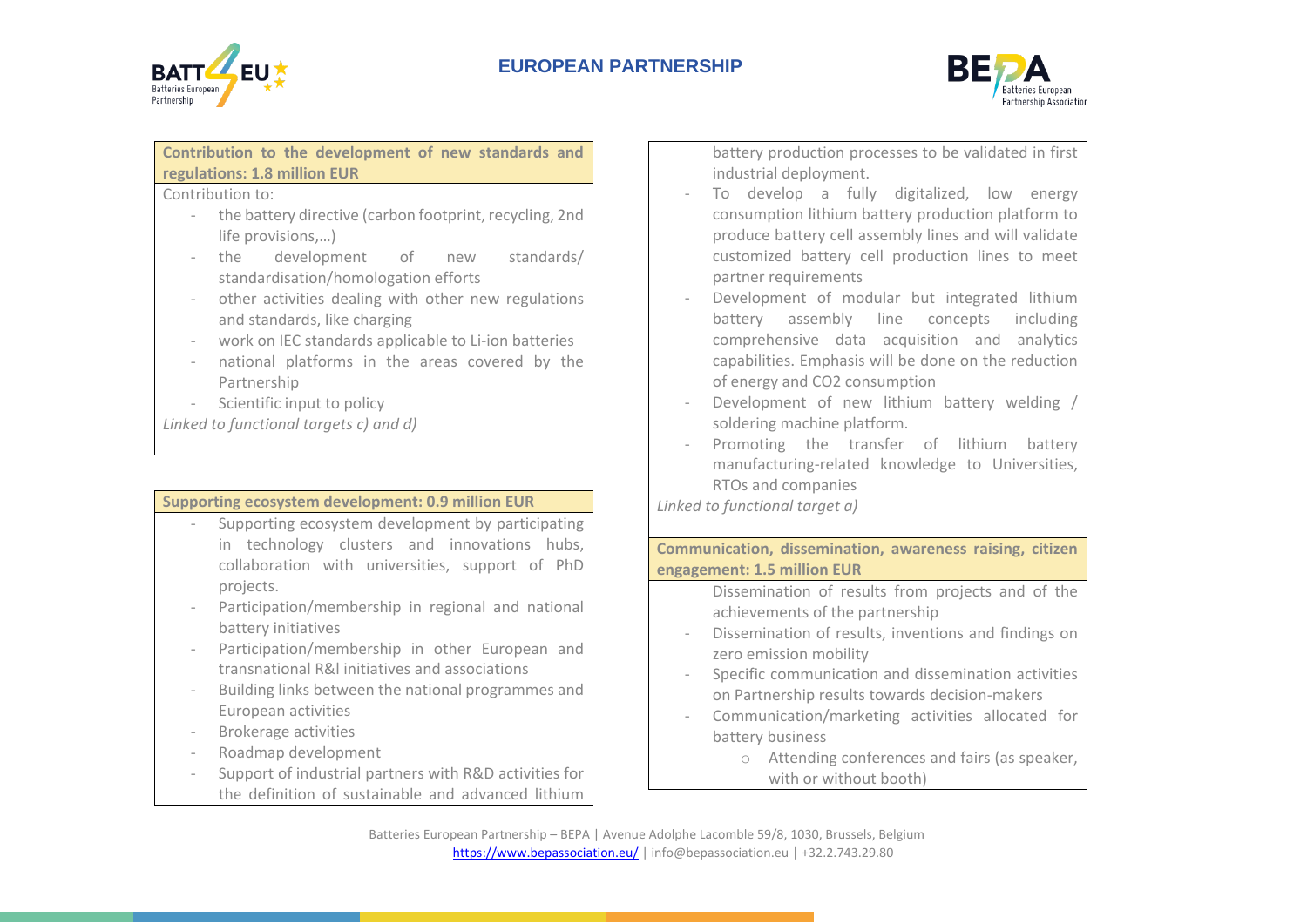



- o Marketing activities to present products and develop visibility
- o Press releases, papers, etc.
- o Company blog
- Content creation in cooperation with trade magazines with a predominantly industrial circulation, together with magazines and newspapers with a more general circulation.
- Organization of round tables on electrification topics in hybrid mode, in the framework of national and international exhibitions.
- Activities to involve and raise awareness of users and communities at national, regional and local levels.
- Citizen engagement, public communication activities that target at all stakeholder groups, examples include company blog to disseminate of technical content on electrification that is easy for citizens to understand.

<span id="page-13-0"></span>*Linked to functional targets e) and f)*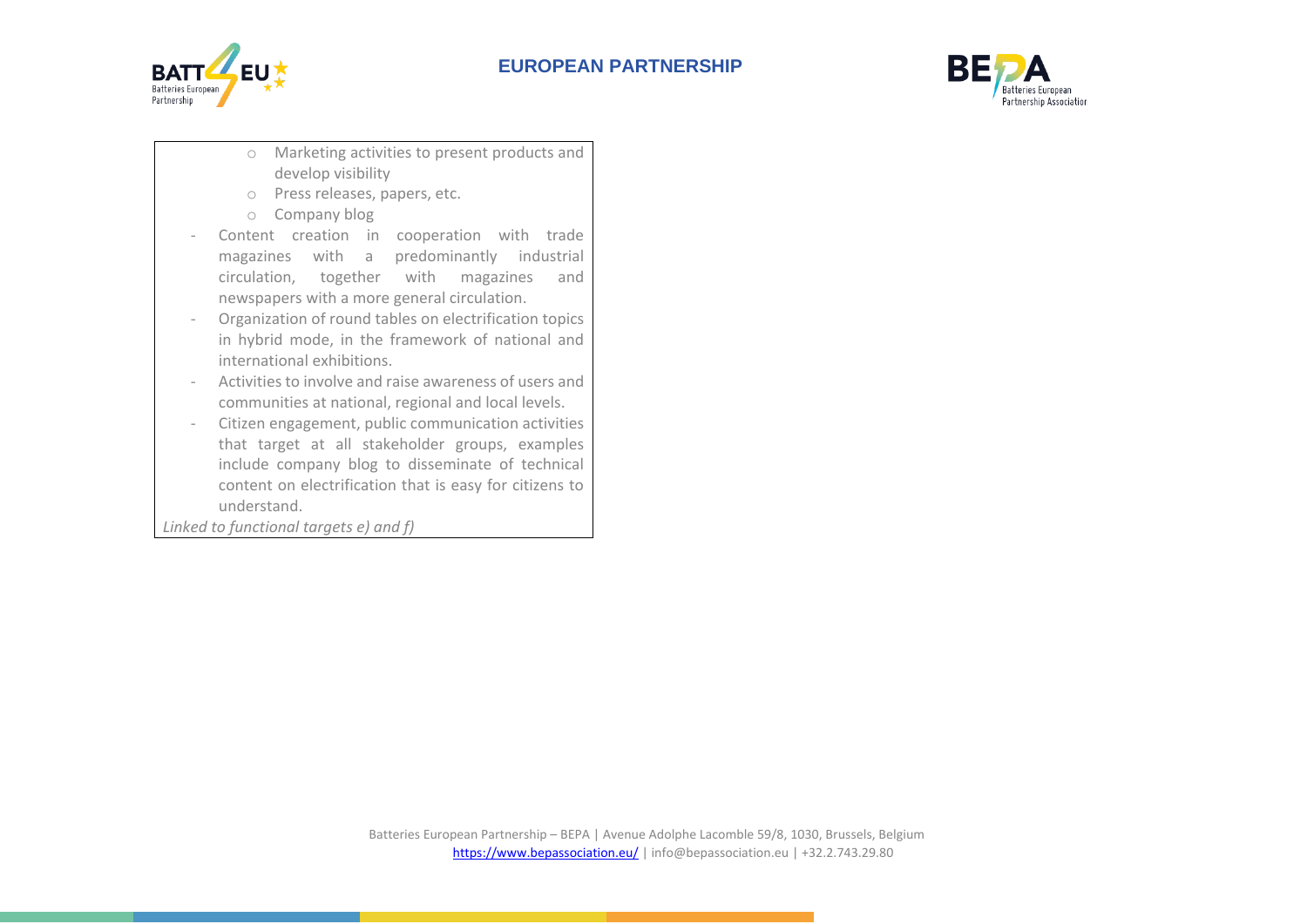



# Annex II: Activities planned by Research members

## **Supporting additional R&I: 48 million EUR**

- Research projects on batteries funded by industry (private fundings) and national institutions, such as the Ministry of Education, University and Research (public fundings), implemented by our research members.

*Linked to all technical and scientific objectives.*

Additional R&I activities in raw materials, including:

- R&I: projects / project work related to battery raw materials
- R&I-infrastructures (mineral processing pilot plant development / enhanced services including battery raw material processing)

*Linked to technical and scientific objectives d), and, g).*

Additional R&I activities in advanced materials, including:

- Development of electrode materials for Gen. 3 batteries
- Development of Li-metal anodes
- Development of electrode materials for post-Li batteries
- Development of electrode materials for Li-S batteries
- Synthesis and characterization of Lithium Thio-OxyBorate Solid Electrolyte
- R&I activities on redox flow and post-Lithium batteries from material development to cell and module design and prototyping (TRL 1-5).
- R&I on cells, packs, systems and BMS.
- Storage materials and components for electrochemical and thermal storage
- Advanced material characterisation including economic assessments
- Understanding battery electrode materials and electrode/electrolyte interfaces by advanced electron microscopy

- Neutron beam time for non-destructive observations *Linked to technical and scientific objectives a), b), c), d) and e)*

Additional R&I activities in the field of applications, including:

- Research into BMS (including thermal management), integration, development of charging infrastructure, stationary storage and 2nd life batteries.
- Hybridization studies for stationary storage
- R&D and consultancy work on storage integration into the network
- Storage modelling (battery digital twin).

*Linked to technical and scientific objectives b), d), e) and g).*

Additional R&I activities in the field of recycling, including:

- Research in battery recycling
- LCA of recycling processes
- Cell recycling

*Linked to technical and scientific objectives d), f) and, g).*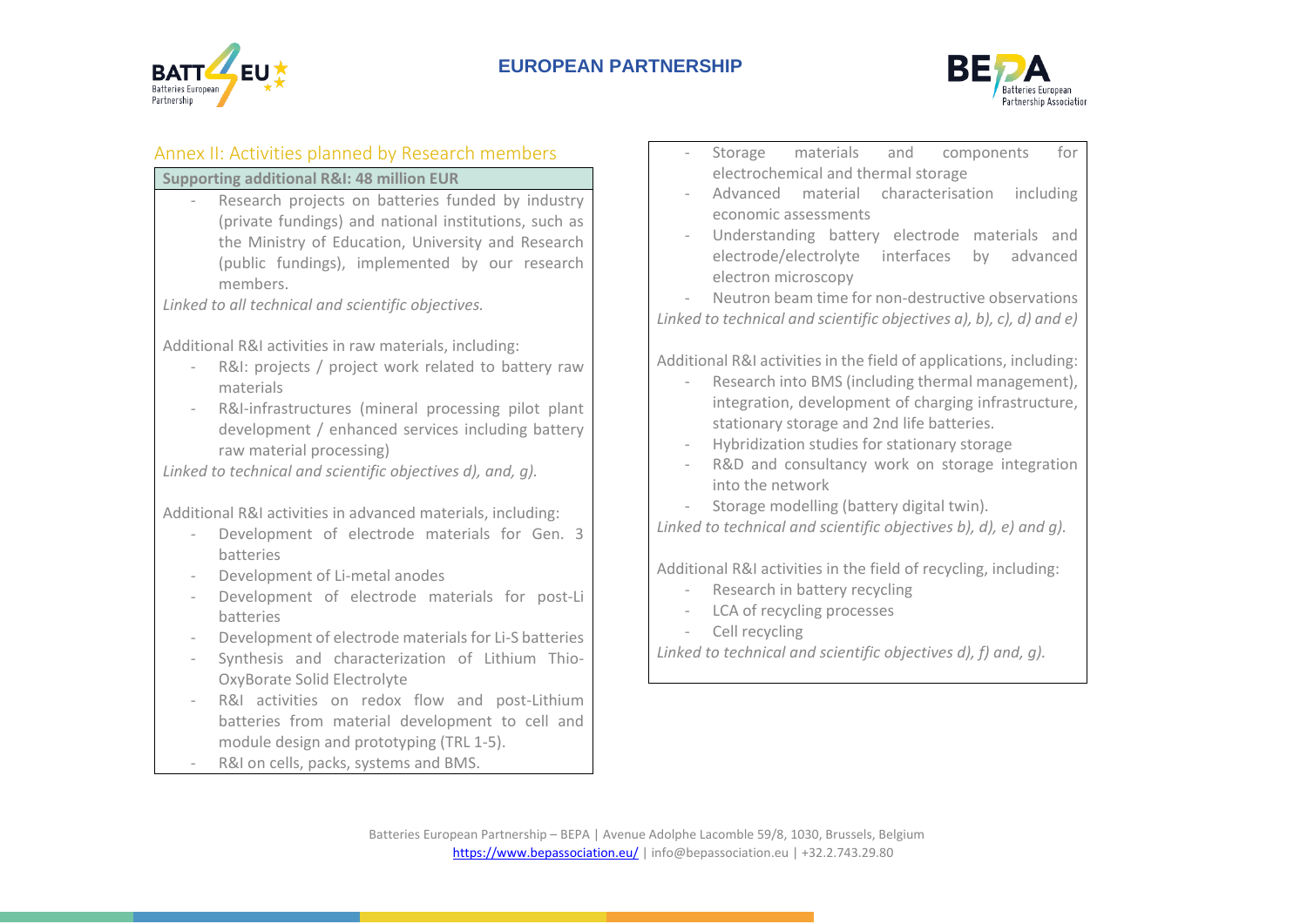



# **Scale up of technologies: 5.8 million EUR**

- Validation of technology in a lab: personnel and infrastructure
- Scale up of materials synthesis
- Implementation of a pilot line for battery cell production
- Validating and scaling up industrial processes

*Linked to all technical and scientific objectives.*

#### **Demonstrators: 0.1 million EUR**

- E-vehicles, stationary batteries coupled to PV
- Flow Batteries

*Linked to technical and scientific objectives c), d), e) and g).*

## **Creating new business opportunities: 0.1 million EUR**

- Supporting spin-offs companies through a dedicated technology transfer division
- Matchmaking and support for start-ups
- Kick-starting investment to launch a solid state battery cells factory

*Linked to technical and scientific objectives a), b), c), d) and e).*

*Linked to functional targets e).*

#### **Training and skills development 1 million EUR**

- PhD scholarships on the subject and PhD students tutoring of our researchers.
- Co-supervision of PhD students by public RTOs.
- Summer student work programmes for Master students that are focused on the integration of batteries for energy storage and maritime
- Joint education/training programs with industry
- Teaching at a university by RTO employees
- Scientific career development program: Inhouse PhD grants

*Linked to functional target f).*

## **Contributions to the development of new standards and regulations: 0.2 million EUR**

RTO contributions to:

- Public policy-making processes (European, national regional).
- Development of new standards for the energy system.
- Policy papers (e.g. on battery reliability standards) *Linked to functional targets c) and d)*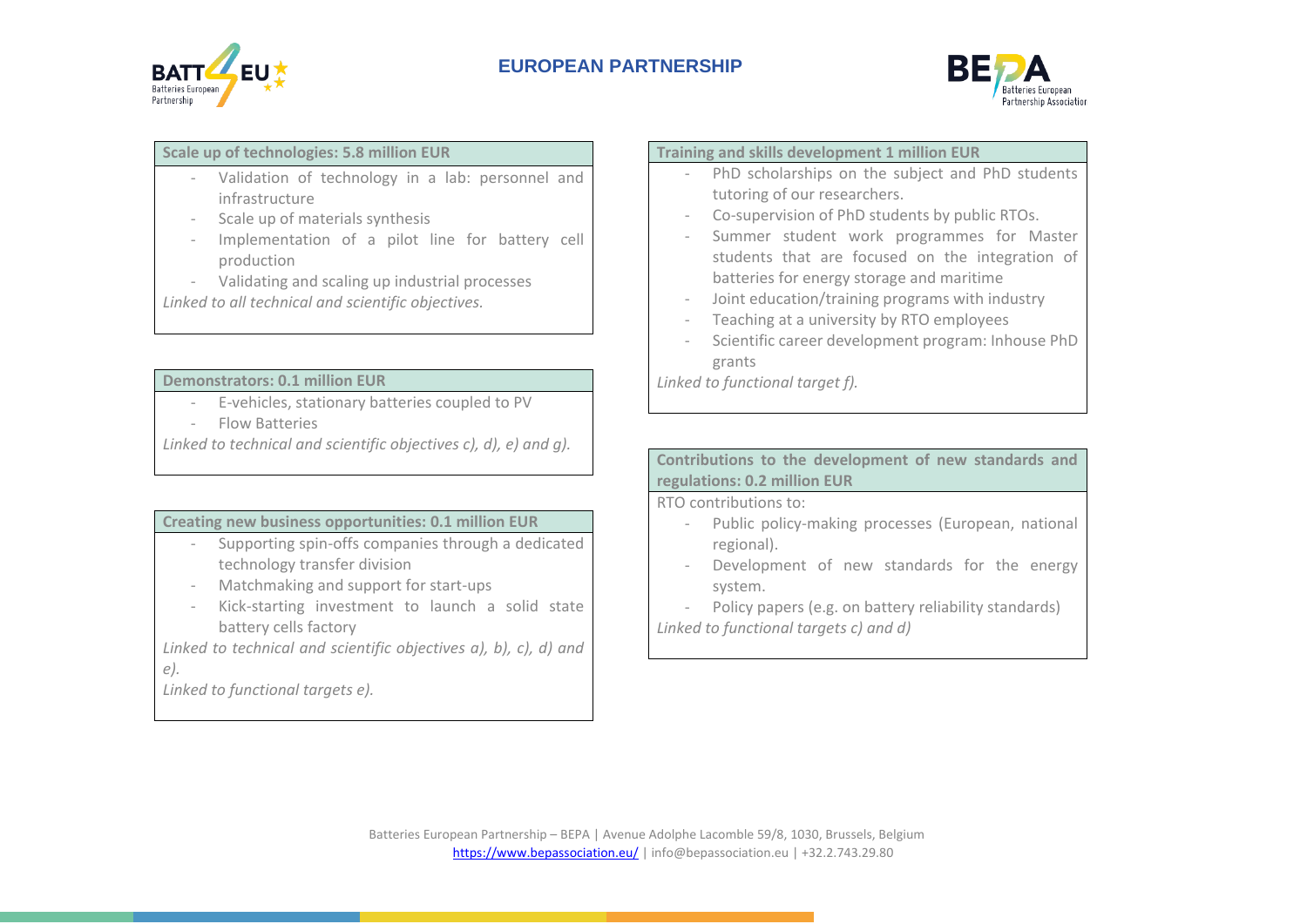



# **Supporting ecosystem development: 0.7 million EUR**

- Supporting ecosystem development by being engaged in European institutions and associations, and Partnerships.
- Supporting ecosystem development at local and national level by participating in innovation hubs, streamlining the value chain and working on battery R&I roadmaps.
- Activities to support open science, open innovation and data sharing, including open source modelling and publication.
- Partnering with international universities to analyse the commercial viability of battery-related patents.

*Linked to functional targets a), b) and e).*

**Communication, dissemination, awareness raising, citizen engagement: 0.2 million EUR**

- Organisation of conferences and webinars on specific topics, networking events
- Participation of researchers to workshops and conferences on batteries as speakers and scientific publications on the subject.
- Engagement in several projects and initiatives involving local level regions and stakeholders in particular in relation to stationary storage and charging infrastructure.
- Participation in the organisation of national events to highlight the opportunities for the battery industry in joining Batteries Europe and BEPA.
- Creation and/or collaboration with industry relevant publications
- Knowledge building and repository
- Activities to ensure a stronger engagement at local level with regions, cities, citizens and other local stakeholders
- Organization of workshops bringing together the national and regional stakeholders along the battery value chain, to discuss the potential for collaboration.

*Linked to functional targets a), b), e) and f).*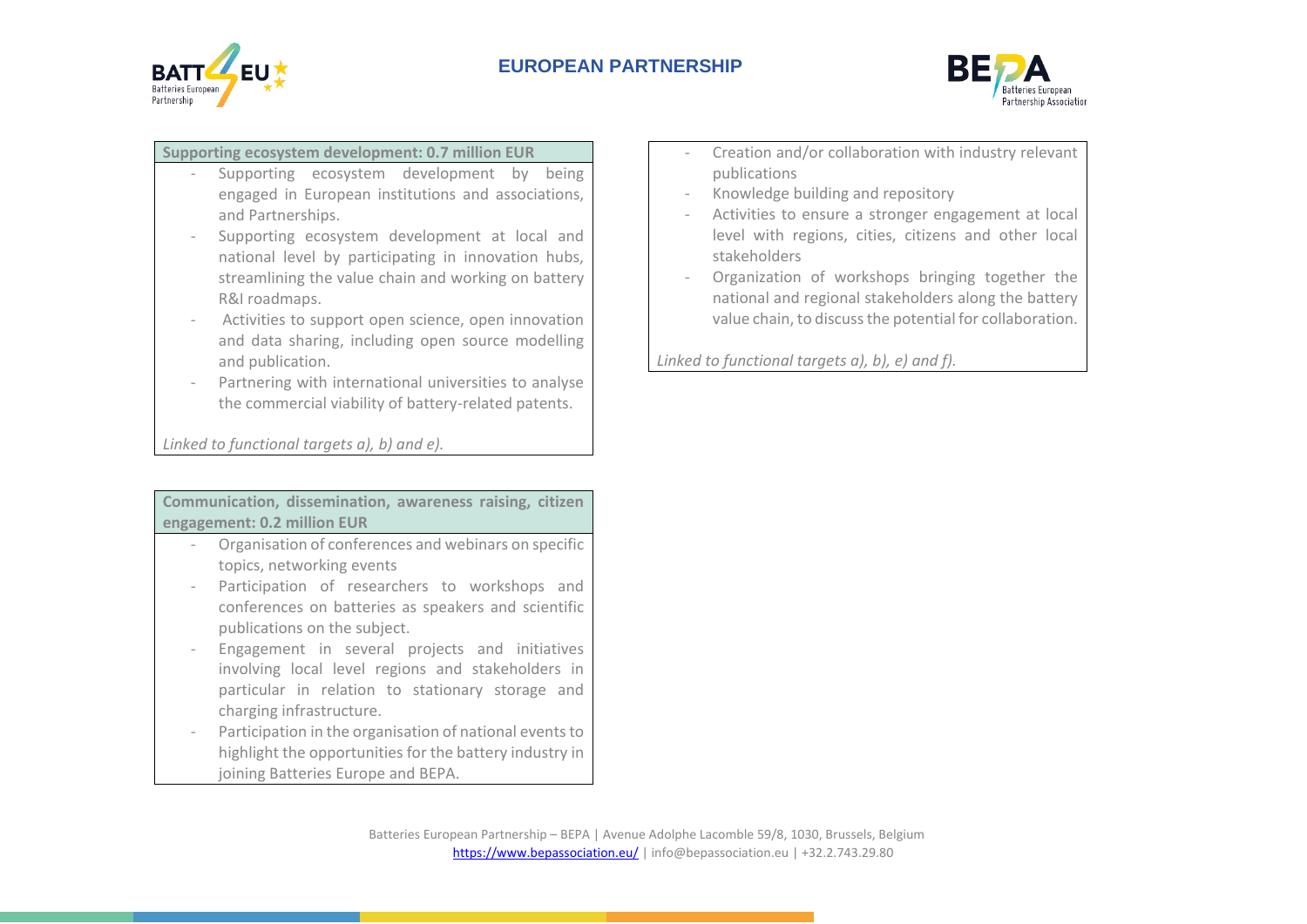



## Annex III: Objectives of the Batt4EU Partnership

The general objectives of the Co-programmed European Partnership are defined as follows:

- GO1: Contribute to making Europe the first climate-neutral continent by 2050 by widespread adoption of emobility and stationary electrical energy storage;
- GO2: Enable European leadership in the battery industry across the value chain, creating economic growth and quality jobs in a circular economy, by supporting the development of an innovative, competitive and sustainable battery manufacturing industry and a skilled workforce in Europe;
- GO3: Contribute to achieving a zero-pollution ambition for a toxic-free environment, by providing safer and more sustainable batteries and processes in the context of the circular economy (along the whole value chain, including recycling).

The specific objectives are the following:

- SO1: Support the development of differentiating technologies in battery materials, cell design and manufacturing and battery recycling, leading to demonstrations of new chemistries, cells, production lines and proof of concept of recycling logistics and methods.
- SO2: Accelerate the development and deployment of sustainable and affordable battery solutions for clean mobility, by building a strong innovation ecosystem with downstream partnerships leading to joint demonstrations in different transport modes.
- SO3: Enable a cost-effective integration of renewable energy sources in the power grid, by developing affordable batteries for stationary energy storage applications, leading to demonstrations of different scales of storage systems.